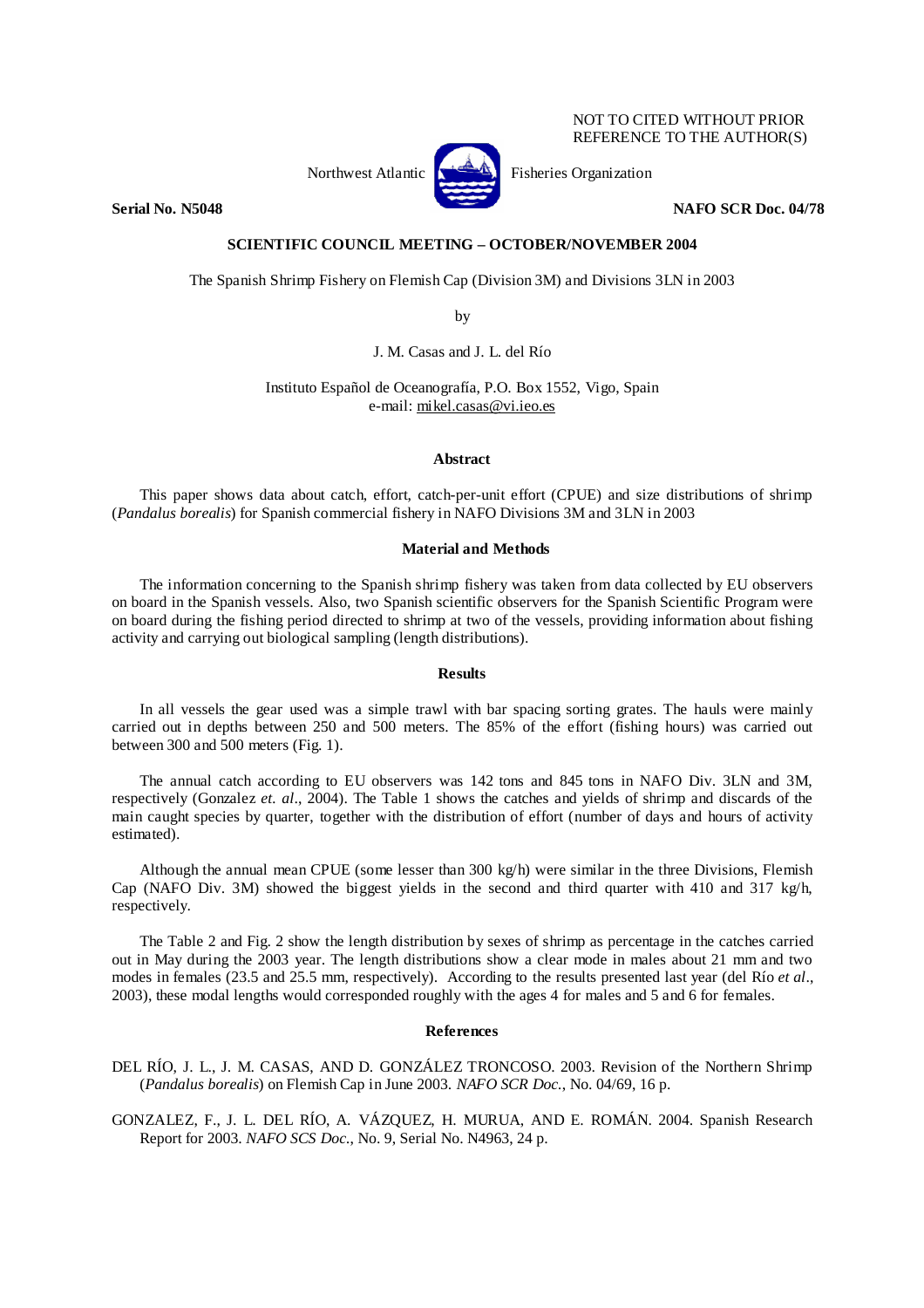Table 1. Estimated catches (kg), effort and CPUE (kg/h) from UE and Spanish scientific observers by quarter of the Spanish trawl fleet directed to shrimp fishery in NAFO Div. 3LN and 3M in 2003.

|                              | <b>DIVISION 3LN</b> |                 |                 |                 |              |  |
|------------------------------|---------------------|-----------------|-----------------|-----------------|--------------|--|
| <b>SPECIES</b>               | 1 <sup>st</sup>     | 2 <sup>nd</sup> | 3 <sup>rd</sup> | 4 <sup>th</sup> | <b>Total</b> |  |
| Northern shrimp <sup>1</sup> | $\boldsymbol{0}$    | $\mathbf{0}$    | 96298           | 45396           | 141695       |  |
| Redfish                      |                     |                 | 77              |                 | 77           |  |
| Greenland halibut            |                     |                 | 48              | 15              | 63           |  |
| Witch flounder               |                     |                 | 39              |                 | 39           |  |
| Fishing days                 | $\mathbf{0}$        | $\mathbf{0}$    | 11              | 7               | 18           |  |
| Fishing hours                | 5                   | $\overline{4}$  | 310             | 164             | 540          |  |
| CPUE Shrimp (kg/h)           | $\boldsymbol{0}$    | $\mathbf{0}$    | 311             | 277             | 262          |  |

|                    | <b>DIVISION 3M</b> |                 |                 |                 |              |  |
|--------------------|--------------------|-----------------|-----------------|-----------------|--------------|--|
| <b>SPECIES</b>     | 1 <sup>st</sup>    | 2 <sup>nd</sup> | 3 <sup>rd</sup> | 4 <sup>th</sup> | <b>Total</b> |  |
| Northern shrimp    | 13571              | 160017          | 455631          | 215944          | 845163       |  |
| Redfish            | 40                 | 3586            | 710             | 194             | 4530         |  |
| Greenland halibut  |                    | 64              |                 | 15              | 78           |  |
| White hake         |                    | 50              | 20              |                 | $70\,$       |  |
| <b>Skates</b>      |                    | 5               |                 |                 | 5            |  |
| Wolfish            |                    | 276             |                 |                 | 276          |  |
| Witch flounder     |                    | 12              |                 |                 | 12           |  |
| American plaice    |                    | 5               |                 |                 | 5            |  |
| Fishing days       | $\mathfrak{Z}$     | 16              | 58              | 39              | 116          |  |
| Fishing hours      | 66                 | 392             | 1436            | 1122            | 2979         |  |
| CPUE Shrimp (kg/h) | 206                | 409             | 317             | 192             | 284          |  |

**<sup>1</sup>**97 % of the catches realized in Div. 3L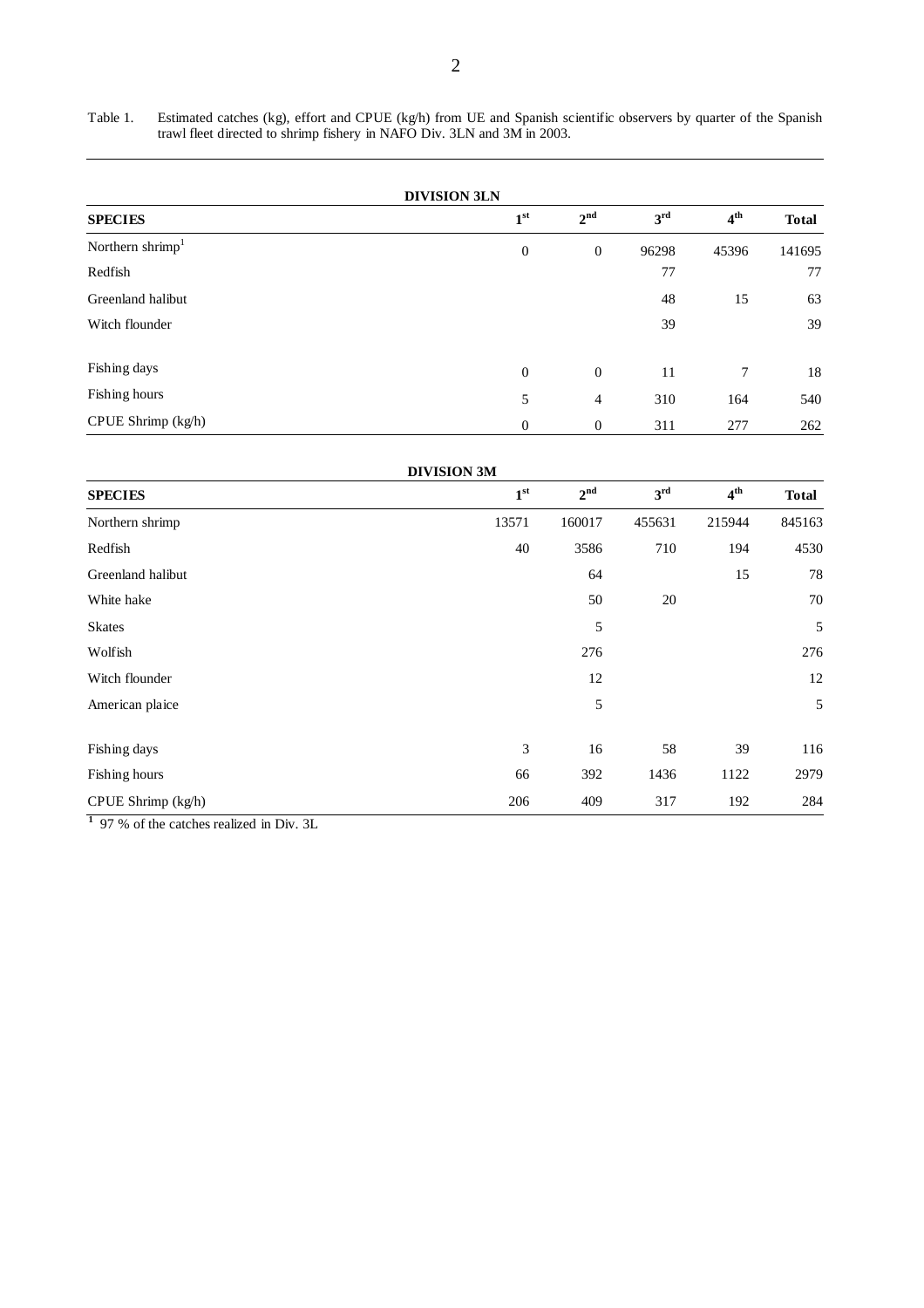|                    | May   |         |  |
|--------------------|-------|---------|--|
| Length (mm)        | males | females |  |
| 14                 | 0.01  |         |  |
| 14.5               | 0.01  |         |  |
| 15                 | 0.13  |         |  |
| 15.5               | 0.16  |         |  |
| 16                 | 0.42  |         |  |
| 16.5               | 0.46  |         |  |
| 17                 | 0.56  |         |  |
| 17.5               | 0.80  |         |  |
| 18                 | 1.39  | 0.02    |  |
| 18.5               | 2.47  |         |  |
| 19                 | 4.34  |         |  |
| 19.5               | 5.82  | 0.04    |  |
| 20                 | 9.56  | 0.08    |  |
| 20.5               | 14.67 | 0.06    |  |
| 21                 | 16.41 | 0.37    |  |
| 21.5               | 12.86 | 0.84    |  |
| 22                 | 4.97  | 1.84    |  |
| 22.5               | 1.83  | 2.66    |  |
| 23                 | 0.48  | 3.10    |  |
| 23.5               | 0.12  | 3.40    |  |
| 24                 |       | 2.83    |  |
| 24.5               |       | 1.97    |  |
| 25                 |       | 1.46    |  |
| 25.5               |       | 1.50    |  |
| 26                 |       | 1.19    |  |
| 26.5               |       | 0.53    |  |
| 27                 |       | 0.23    |  |
| 27.5               |       | 0.09    |  |
| 28                 |       | 0.20    |  |
| 28.5               |       | 0.03    |  |
| 29                 |       | 0.03    |  |
| 29.5               |       | 0.03    |  |
| TOTAL (%)          | 77.48 | 22.52   |  |
| Sampled catch (kg) | 13280 |         |  |
| No. Sampled        | 2576  |         |  |
| No. Samples        | 11    |         |  |

Table 2: Length distribution of Shrimp as percentage from sampled Spanish catches in May at Flemish Cap (NAFO Div. 3M).